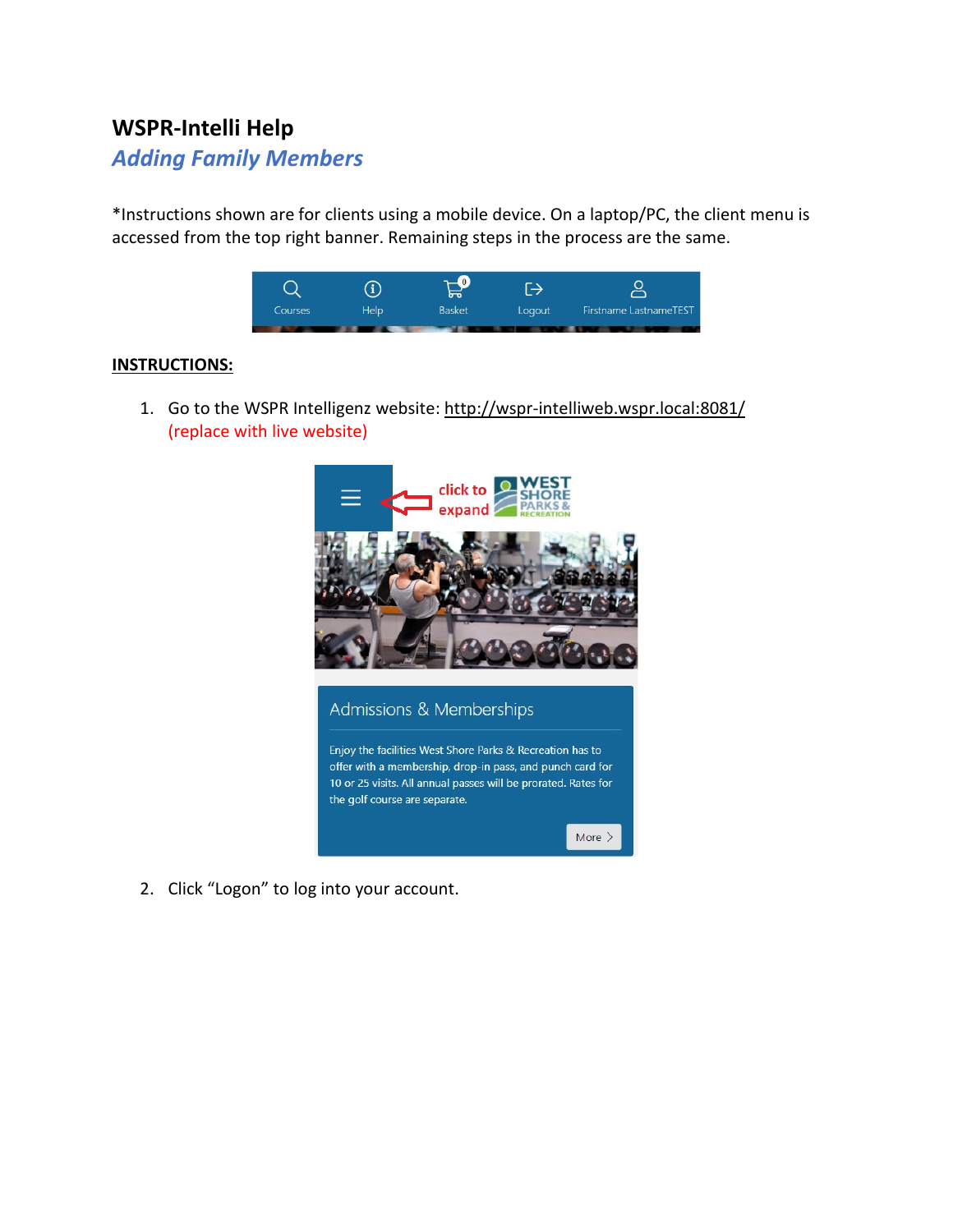

3. Beside your username, click the "v" symbol to expand the menu, then click on "My Groups".



4. Click "Create Group" to create your family group.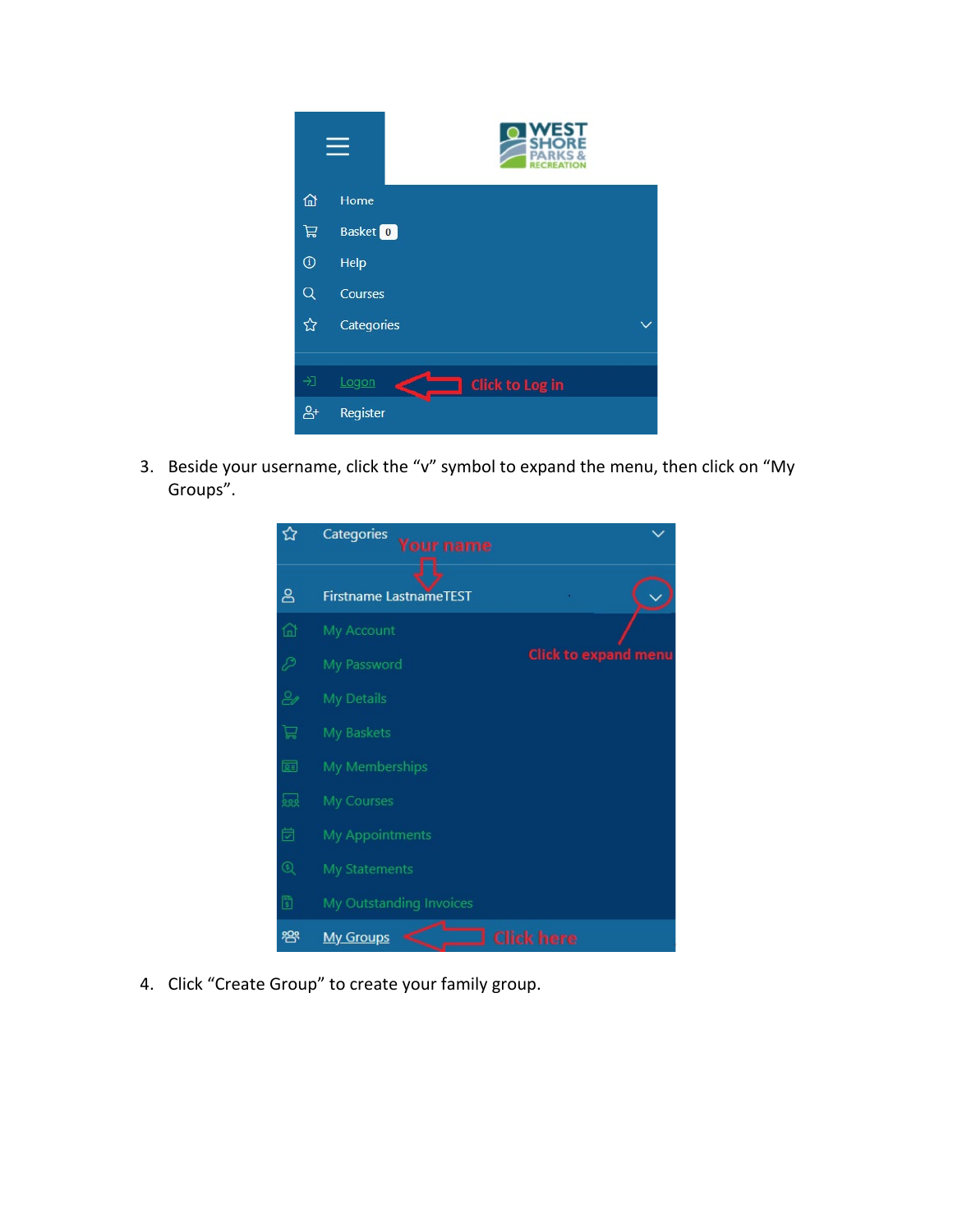

5. Choose the "Family" group type. The group's description should be the last name of the primary adult on the account. All group members do not need to share a last name.

| <b>Create Group</b>                           |                                                     |
|-----------------------------------------------|-----------------------------------------------------|
| Group Type *<br>Corporate<br>$\bullet$ Family | <b>Choose "Family"</b>                              |
| Description *                                 |                                                     |
| LastnameTEST                                  | <b>Group description is</b><br>the last name of the |
| Create<br><b>Click "create"</b>               | primary adult on the<br>account                     |

6. Next, add additional family members.

| <b>Families and Groups</b>                |       |                        |        |  |  |
|-------------------------------------------|-------|------------------------|--------|--|--|
| <b>Create Group</b>                       |       |                        |        |  |  |
| Family: LastnameTEST                      |       |                        |        |  |  |
| <b>Name</b>                               | Role  | Edit<br><b>Details</b> | Remove |  |  |
| <b>Firstname LastnameTEST</b>             | Owner |                        | ₽ø     |  |  |
|                                           |       |                        |        |  |  |
| <b>Click to add family members</b><br>Add |       |                        |        |  |  |

7. Complete mandatory fields for the next family member, as you did when creating your client account. Each group member must have a role, for example: adult, child, or parent.